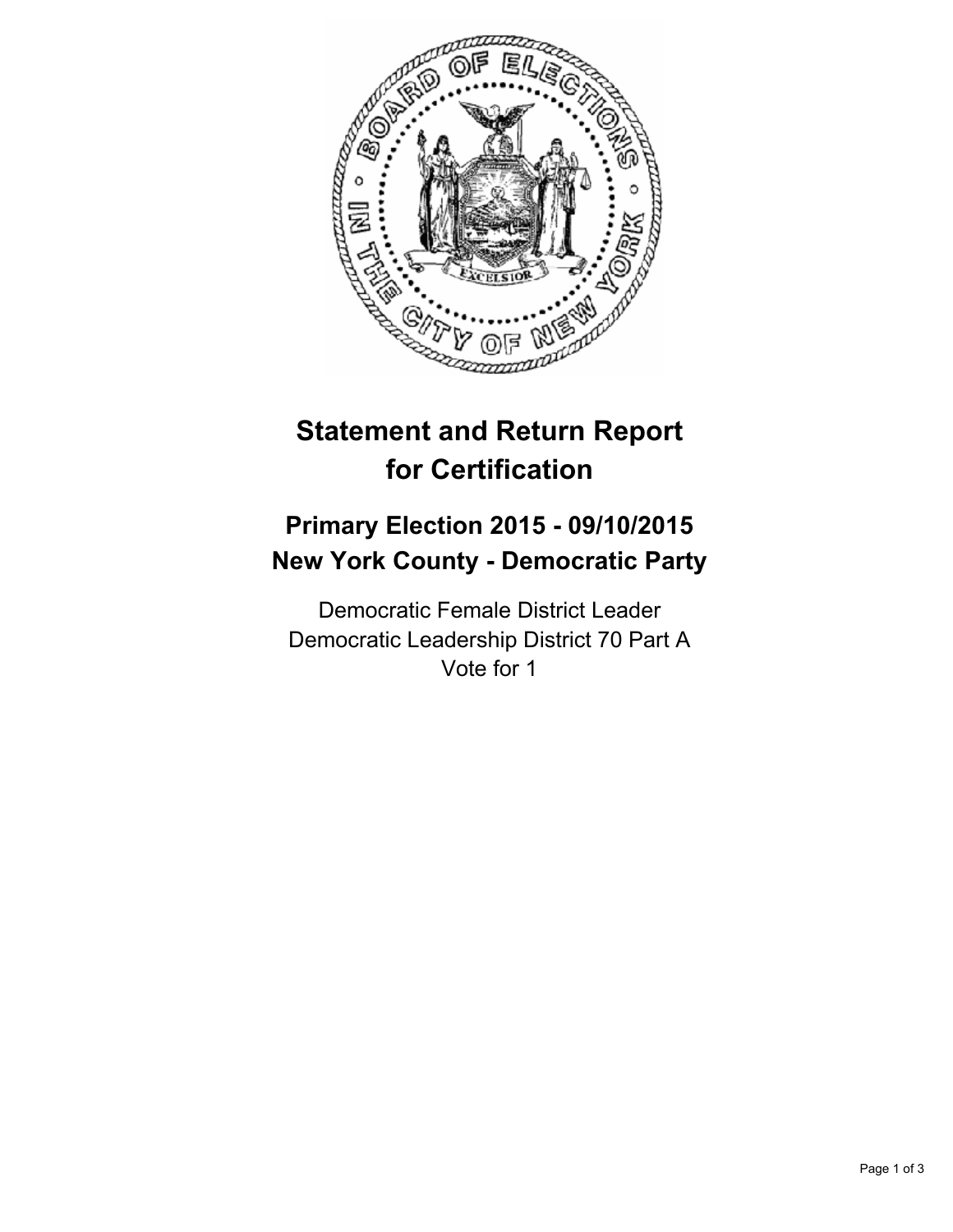

## **Assembly District 70**

| <b>PUBLIC COUNTER</b>                                    | 1,311 |
|----------------------------------------------------------|-------|
| ABSENTEE/MILITARY                                        | 70    |
| <b>AFFIDAVIT</b>                                         | 17    |
| <b>Total Ballots</b>                                     | 1,398 |
| Less - Inapplicable Federal/Special Presidential Ballots | 0     |
| <b>Total Applicable Ballots</b>                          | 1,398 |
| AFUA ATTA-MENSAH                                         | 383   |
| <b>CORDELL CLEARE</b>                                    | 466   |
| YASMIN CORNELIUS                                         | 404   |
| LYNN STEWARD (WRITE-IN)                                  |       |
| NYLISSA E. WHITAKER (WRITE-IN)                           |       |
| UNATTRIBUTABLE WRITE-IN (WRITE-IN)                       | 1     |
| <b>Total Votes</b>                                       | 1,256 |
| Unrecorded                                               | 142   |